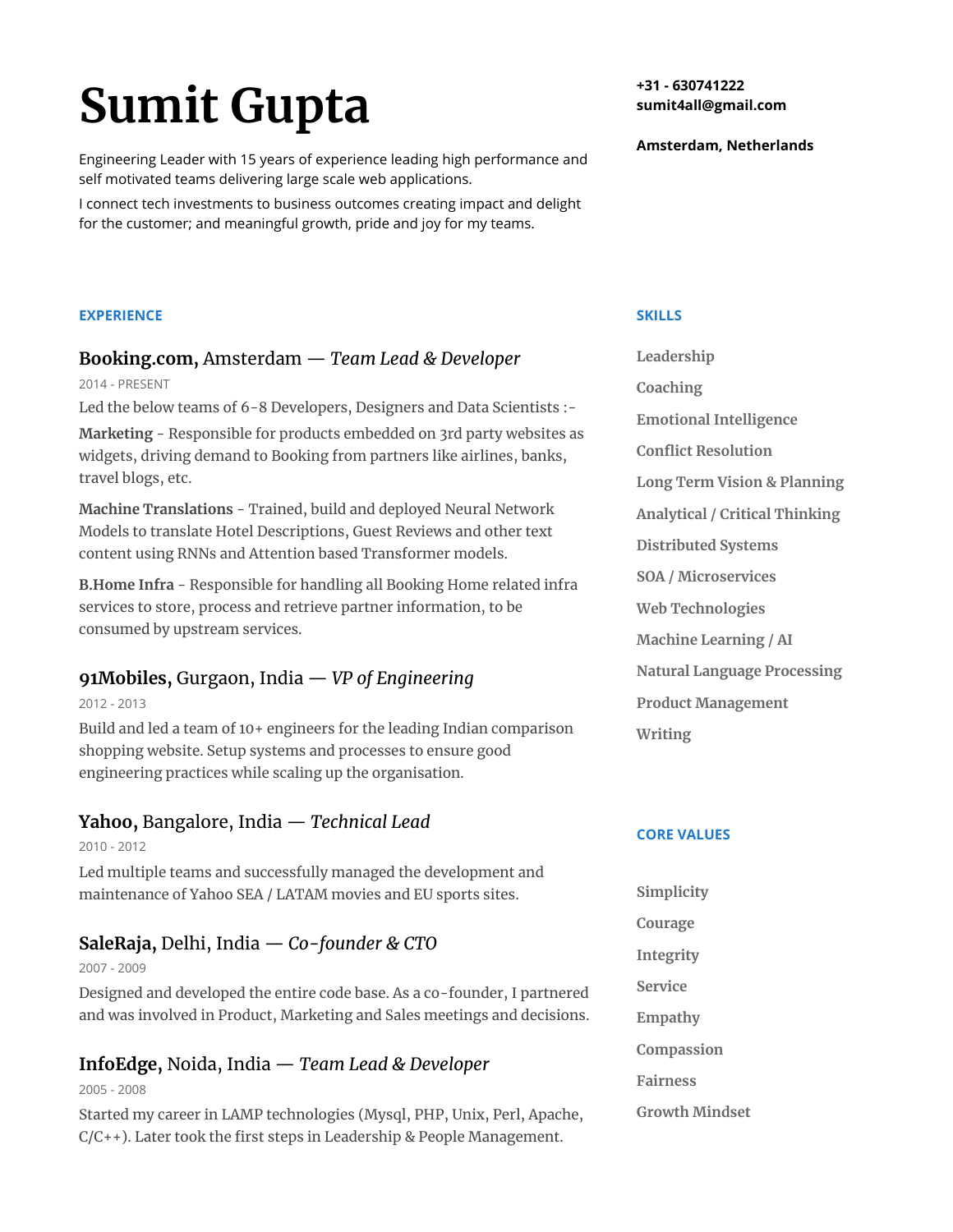#### **EDUCATION**

#### **Jaipur Engineering College,** Rajasthan — *Bachelor of Engineering in Information Technology*

2001 - 2005 Nicknamed  $C_{++}$ , I was the official geek in college. Won multiple programming contests, build numerous side projects, and had the time of my life learning the ins and outs of how computer systems worked.

#### **St Marks School,** New Delhi — *CBSE*

1989 - 2001

Constant top performer in school. Fell in love with computers and took the first steps towards a technical career.

#### **OTHER ACHIEVEMENTS**

#### **Deploy Yourself** — Amsterdam, *2016 to present*

Developed a coaching and leadership philosophy which I have used to lead, coach and train tens of people. Also wrote articles regularly to reach a much wider audience. Working on writing my first book on the topic.

## **Travel & Street Photography** — Amsterdam, *2014 to present*

Learned from the best photographers and built a travel photography portfolio from Europe. Did street photography projects in Paris, Amsterdam, Kolkata and the Kumbh Mela 2019 in Allahabad.

#### **Pick A Fight** — Bangalore, *2011 - 2013*

Co-founded and ran a not-for-profit to connect people 'fighting' for a cause to volunteers and resources required. Setup teams in 5 Indian cities working with various NGOs

## **Dandi March 2** — Bangalore, *2011*

Successfully organized an anti-corruption march on 26 March 2011. 400 people walked for 11 kms in support of Jan Lokpal Bill (an anti corruption legislation)

#### **LANGUAGES**

**English, Hindi - fluent French, Dutch - basic**

#### **HOBBIES**

**Reading Writing Photography Gardening Movies**